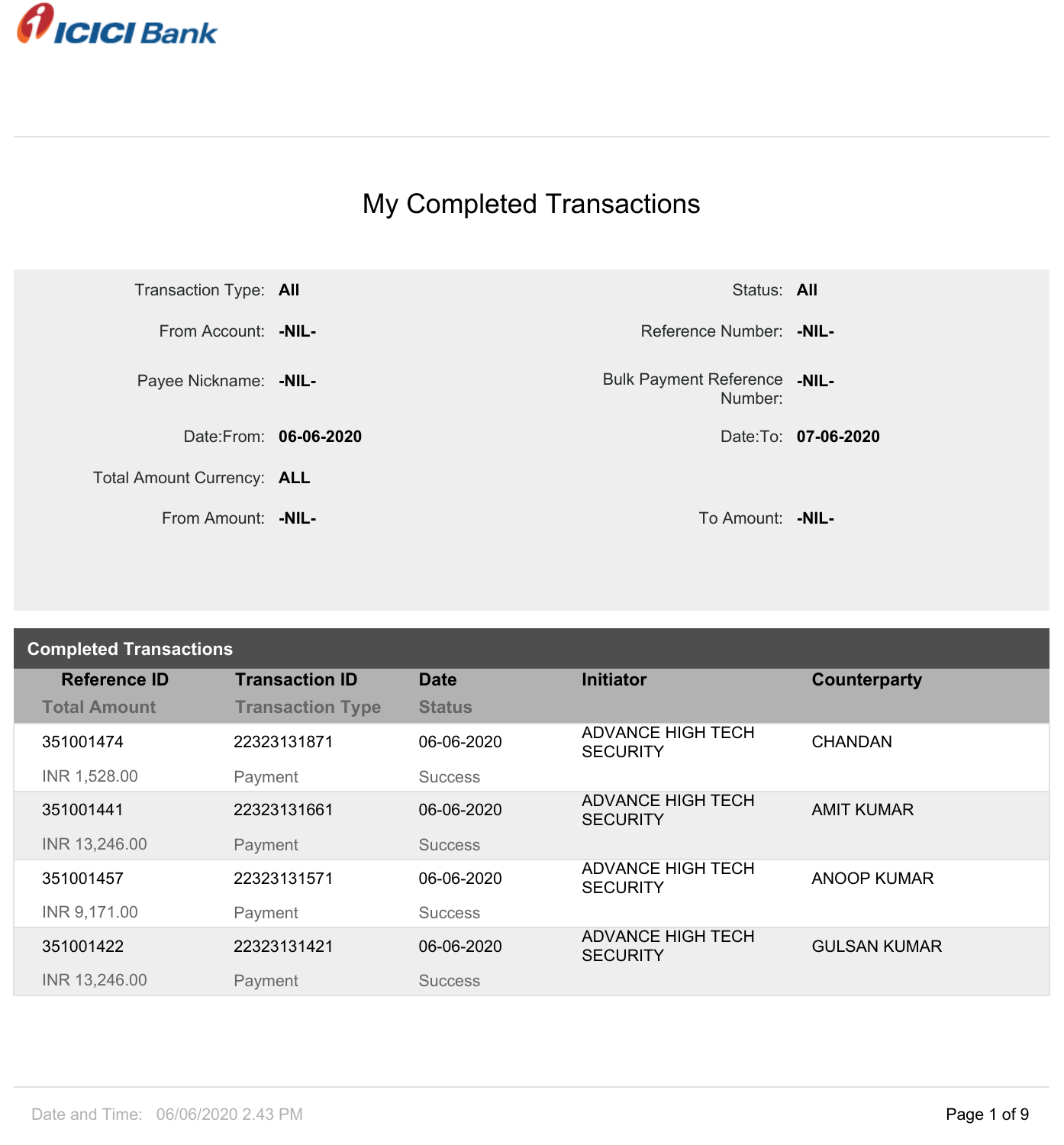| 351001404     | 22323131301 | 06-06-2020     | <b>ADVANCE HIGH TECH</b><br><b>SECURITY</b> | <b>HARIBILASH SINGH</b>             |
|---------------|-------------|----------------|---------------------------------------------|-------------------------------------|
| INR 13,246.00 | Payment     | <b>Success</b> |                                             |                                     |
| 351001386     | 22323131191 | 06-06-2020     | <b>ADVANCE HIGH TECH</b><br><b>SECURITY</b> | <b>NAVEEN TIWARI</b>                |
| INR 12,737.00 | Payment     | <b>Success</b> |                                             |                                     |
| 351001362     | 22323130871 | 06-06-2020     | <b>ADVANCE HIGH TECH</b><br><b>SECURITY</b> | <b>AJAY KUMAR BARAR</b>             |
| INR 11,209.00 | Payment     | <b>Success</b> |                                             |                                     |
| 351001347     | 22323130761 | 06-06-2020     | <b>ADVANCE HIGH TECH</b><br><b>SECURITY</b> | <b>DOLLY</b>                        |
| INR 10,190.00 | Payment     | <b>Success</b> |                                             |                                     |
| 351001331     | 22323130661 | 06-06-2020     | <b>ADVANCE HIGH TECH</b><br><b>SECURITY</b> | <b>VINOD</b>                        |
| INR 12,228.00 | Payment     | <b>Success</b> |                                             |                                     |
| 351001317     | 22323130361 | 06-06-2020     | <b>ADVANCE HIGH TECH</b><br><b>SECURITY</b> | <b>JOGINDER SINGH</b>               |
| INR 12,737.00 | Payment     | <b>Success</b> |                                             |                                     |
| 351001302     | 22323130291 | 06-06-2020     | <b>ADVANCE HIGH TECH</b><br><b>SECURITY</b> | <b>NAVEEN KUMAR</b>                 |
| INR 13,246.00 | Payment     | <b>Success</b> |                                             |                                     |
| 351001267     | 22323130021 | 06-06-2020     | <b>ADVANCE HIGH TECH</b><br><b>SECURITY</b> | <b>BHANU PRATAP</b><br><b>SINGH</b> |
| INR 12,737.00 | Payment     | <b>Success</b> |                                             |                                     |
| 351001281     | 22323129951 | 06-06-2020     | <b>ADVANCE HIGH TECH</b><br><b>SECURITY</b> | <b>ATUL</b>                         |
| INR 13,246.00 | Payment     | <b>Success</b> |                                             |                                     |
| 351001246     | 22323129711 | 06-06-2020     | <b>ADVANCE HIGH TECH</b><br><b>SECURITY</b> | <b>VIKAS KUMAR SAH</b>              |
| INR 12,737.00 | Payment     | <b>Success</b> |                                             |                                     |
| 351001226     | 22323129591 | 06-06-2020     | <b>ADVANCE HIGH TECH</b><br><b>SECURITY</b> | <b>RAM ASHISH</b>                   |
| INR 12,737.00 | Payment     | <b>Success</b> |                                             |                                     |
| 351001210     | 22323129411 | 06-06-2020     | <b>ADVANCE HIGH TECH</b><br><b>SECURITY</b> | <b>MR MUKESH KUMAR</b>              |
| INR 12,737.00 | Payment     | <b>Success</b> |                                             |                                     |
| 351001191     | 22323129131 | 06-06-2020     | <b>ADVANCE HIGH TECH</b><br><b>SECURITY</b> | <b>DEEPIKA</b>                      |
| INR 12,737.00 | Payment     | <b>Success</b> |                                             |                                     |
| 351001178     | 22323128951 | 06-06-2020     | <b>ADVANCE HIGH TECH</b><br><b>SECURITY</b> | <b>PHAHIMUDDEEN</b>                 |
| INR 12,737.00 | Payment     | <b>Success</b> |                                             |                                     |
| 351001164     | 22323128851 | 06-06-2020     | <b>ADVANCE HIGH TECH</b><br><b>SECURITY</b> | <b>MR GOPAL</b>                     |
|               |             |                |                                             |                                     |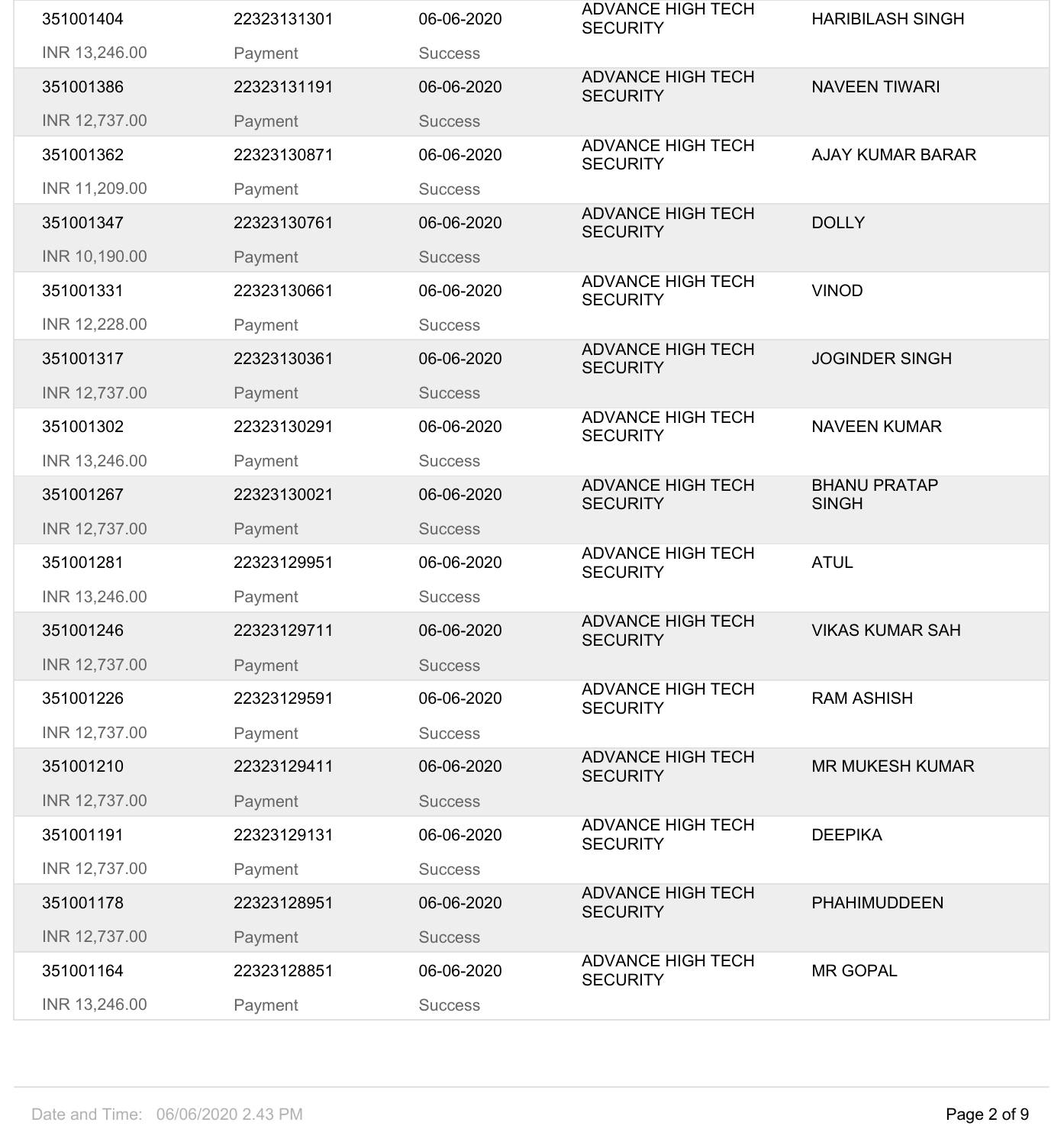| 351001144     | 22323128791 | 06-06-2020     | <b>ADVANCE HIGH TECH</b><br><b>SECURITY</b> | <b>MR RAJEEV KUMAR</b>  |
|---------------|-------------|----------------|---------------------------------------------|-------------------------|
| INR 5,095.00  | Payment     | <b>Success</b> |                                             |                         |
| 351001127     | 22323128491 | 06-06-2020     | <b>ADVANCE HIGH TECH</b><br><b>SECURITY</b> | <b>MR VICKY KUMAR</b>   |
| INR 8,661.00  | Payment     | <b>Success</b> |                                             |                         |
| 351001101     | 22323128151 | 06-06-2020     | <b>ADVANCE HIGH TECH</b><br><b>SECURITY</b> | <b>PREETI</b>           |
| INR 12,228.00 | Payment     | <b>Success</b> |                                             |                         |
| 351001082     | 22323127971 | 06-06-2020     | <b>ADVANCE HIGH TECH</b><br><b>SECURITY</b> | <b>ANJU</b>             |
| INR 11,209.00 | Payment     | <b>Success</b> |                                             |                         |
| 351001061     | 22323127861 | 06-06-2020     | <b>ADVANCE HIGH TECH</b><br><b>SECURITY</b> | <b>SONU KUMAR</b>       |
| INR 8,661.00  | Payment     | <b>Success</b> |                                             |                         |
| 351001041     | 22323127751 | 06-06-2020     | <b>ADVANCE HIGH TECH</b><br><b>SECURITY</b> | <b>NAR SINGH KUMAR</b>  |
| INR 11,209.00 | Payment     | <b>Success</b> |                                             |                         |
| 351001024     | 22323127641 | 06-06-2020     | <b>ADVANCE HIGH TECH</b><br><b>SECURITY</b> | <b>SHIVAM SINGH</b>     |
| INR 11,718.00 | Payment     | <b>Success</b> |                                             |                         |
| 351001002     | 22323127331 | 06-06-2020     | <b>ADVANCE HIGH TECH</b><br><b>SECURITY</b> | <b>MANOJ PASWAN</b>     |
| INR 11,718.00 | Payment     | <b>Success</b> |                                             |                         |
| 351000984     | 22323127281 | 06-06-2020     | <b>ADVANCE HIGH TECH</b><br><b>SECURITY</b> | <b>KOMAL KUMARI</b>     |
| INR 13,246.00 | Payment     | <b>Success</b> |                                             |                         |
| 351000967     | 22323127201 | 06-06-2020     | <b>ADVANCE HIGH TECH</b><br><b>SECURITY</b> | <b>RAKESH KUMAR JHA</b> |
| INR 8,661.00  | Payment     | <b>Success</b> |                                             |                         |
| 351000941     | 22323126891 | 06-06-2020     | <b>ADVANCE HIGH TECH</b><br><b>SECURITY</b> | <b>KAMLESH KUMAR</b>    |
| INR 13,246.00 | Payment     | <b>Success</b> |                                             |                         |
| 351000923     | 22323126831 | 06-06-2020     | <b>ADVANCE HIGH TECH</b><br><b>SECURITY</b> | <b>INDRWATI</b>         |
| INR 12,737.00 | Payment     | <b>Success</b> |                                             |                         |
| 351000905     | 22323126781 | 06-06-2020     | <b>ADVANCE HIGH TECH</b><br><b>SECURITY</b> | <b>DEEPAK</b>           |
| INR 11,718.00 | Payment     | <b>Success</b> |                                             |                         |
| 351000872     | 22323126481 | 06-06-2020     | <b>ADVANCE HIGH TECH</b><br><b>SECURITY</b> | <b>SHIVENDER KUMAR</b>  |
| INR 13,246.00 | Payment     | <b>Success</b> |                                             |                         |
| 350974110     | 22322864621 | 06-06-2020     | <b>ADVANCE HIGH TECH</b><br><b>SECURITY</b> | <b>SONU KUMAR GUPTA</b> |
| INR 16,356.00 | Payment     | <b>Success</b> |                                             |                         |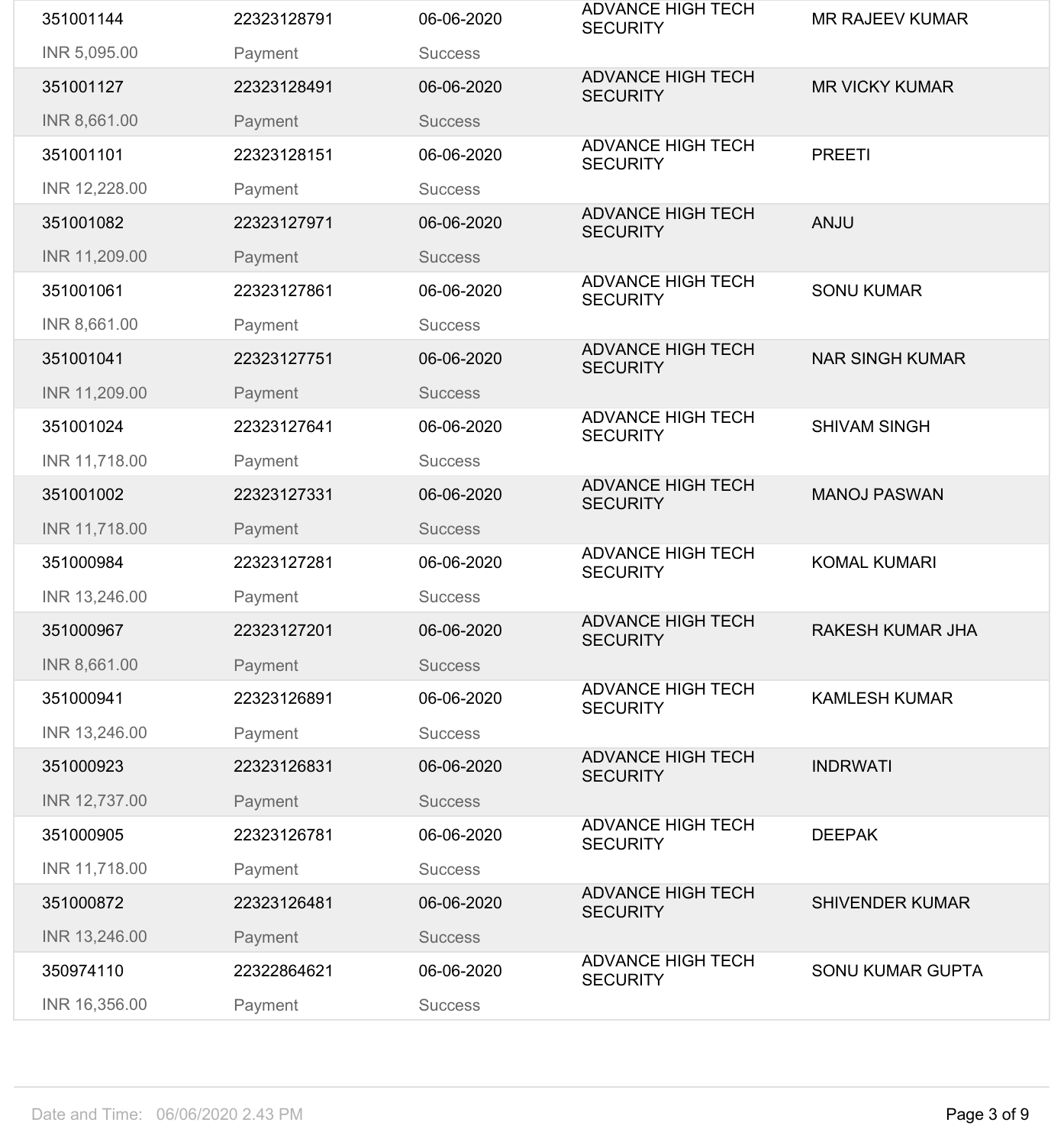| 350974105     | 22322864591 | 06-06-2020     | <b>ADVANCE HIGH TECH</b><br><b>SECURITY</b> | <b>SANDEEP</b>                       |
|---------------|-------------|----------------|---------------------------------------------|--------------------------------------|
| INR 16,356.00 | Payment     | <b>Success</b> |                                             |                                      |
| 350974098     | 22322864561 | 06-06-2020     | <b>ADVANCE HIGH TECH</b><br><b>SECURITY</b> | <b>SANTOSH KUMAR</b><br><b>VERMA</b> |
| INR 12,969.00 | Payment     | <b>Success</b> |                                             |                                      |
| 350973602     | 22322859521 | 06-06-2020     | <b>ADVANCE HIGH TECH</b><br><b>SECURITY</b> | <b>PRAKASH SINGH</b><br><b>BISHT</b> |
| INR 12,737.00 | Payment     | <b>Success</b> |                                             |                                      |
| 350973590     | 22322859451 | 06-06-2020     | <b>ADVANCE HIGH TECH</b><br><b>SECURITY</b> | <b>RAJKUMAR</b>                      |
| INR 12,737.00 | Payment     | <b>Success</b> |                                             |                                      |
| 350973573     | 22322859301 | 06-06-2020     | <b>ADVANCE HIGH TECH</b><br><b>SECURITY</b> | <b>DEEPAK SINGH</b>                  |
| INR 12,737.00 | Payment     | <b>Success</b> |                                             |                                      |
| 350973557     | 22322859171 | 06-06-2020     | <b>ADVANCE HIGH TECH</b><br><b>SECURITY</b> | <b>KAILASH DEVI</b>                  |
| INR 13,246.00 | Payment     | <b>Success</b> |                                             |                                      |
| 350973540     | 22322859021 | 06-06-2020     | <b>ADVANCE HIGH TECH</b><br><b>SECURITY</b> | <b>BHUPENDER</b>                     |
| INR 12,737.00 | Payment     | <b>Success</b> |                                             |                                      |
| 350973525     | 22322858891 | 06-06-2020     | <b>ADVANCE HIGH TECH</b><br><b>SECURITY</b> | <b>SANDEEP KUMAR</b>                 |
| INR 12,737.00 | Payment     | <b>Success</b> |                                             |                                      |
| 350973509     | 22322858751 | 06-06-2020     | <b>ADVANCE HIGH TECH</b><br><b>SECURITY</b> | <b>NARIENDER SINGH</b>               |
| INR 12,737.00 | Payment     | <b>Success</b> |                                             |                                      |
| 350973497     | 22322858651 | 06-06-2020     | <b>ADVANCE HIGH TECH</b><br><b>SECURITY</b> | <b>ANIRUDH</b>                       |
| INR 8,661.00  | Payment     | <b>Success</b> |                                             |                                      |
| 350973486     | 22322858541 | 06-06-2020     | <b>ADVANCE HIGH TECH</b><br><b>SECURITY</b> | <b>MURTAZA ANSARI</b>                |
| INR 12,737.00 | Payment     | <b>Success</b> |                                             |                                      |
| 350973470     | 22322858401 | 06-06-2020     | <b>ADVANCE HIGH TECH</b><br><b>SECURITY</b> | <b>DINESH</b>                        |
| INR 3,566.00  | Payment     | <b>Success</b> |                                             |                                      |
| 350973451     | 22322858251 | 06-06-2020     | <b>ADVANCE HIGH TECH</b><br><b>SECURITY</b> | <b>ANUJ SHARMA</b>                   |
| INR 13,246.00 | Payment     | <b>Success</b> |                                             |                                      |
| 350973439     | 22322857961 | 06-06-2020     | <b>ADVANCE HIGH TECH</b><br><b>SECURITY</b> | <b>SUDHANSHOO KUMAR</b>              |
| INR 13,246.00 | Payment     | <b>Success</b> |                                             |                                      |
| 350973421     | 22322857831 | 06-06-2020     | <b>ADVANCE HIGH TECH</b><br><b>SECURITY</b> | <b>MOHD KURBAN</b>                   |
| INR 12,737.00 | Payment     | <b>Success</b> |                                             |                                      |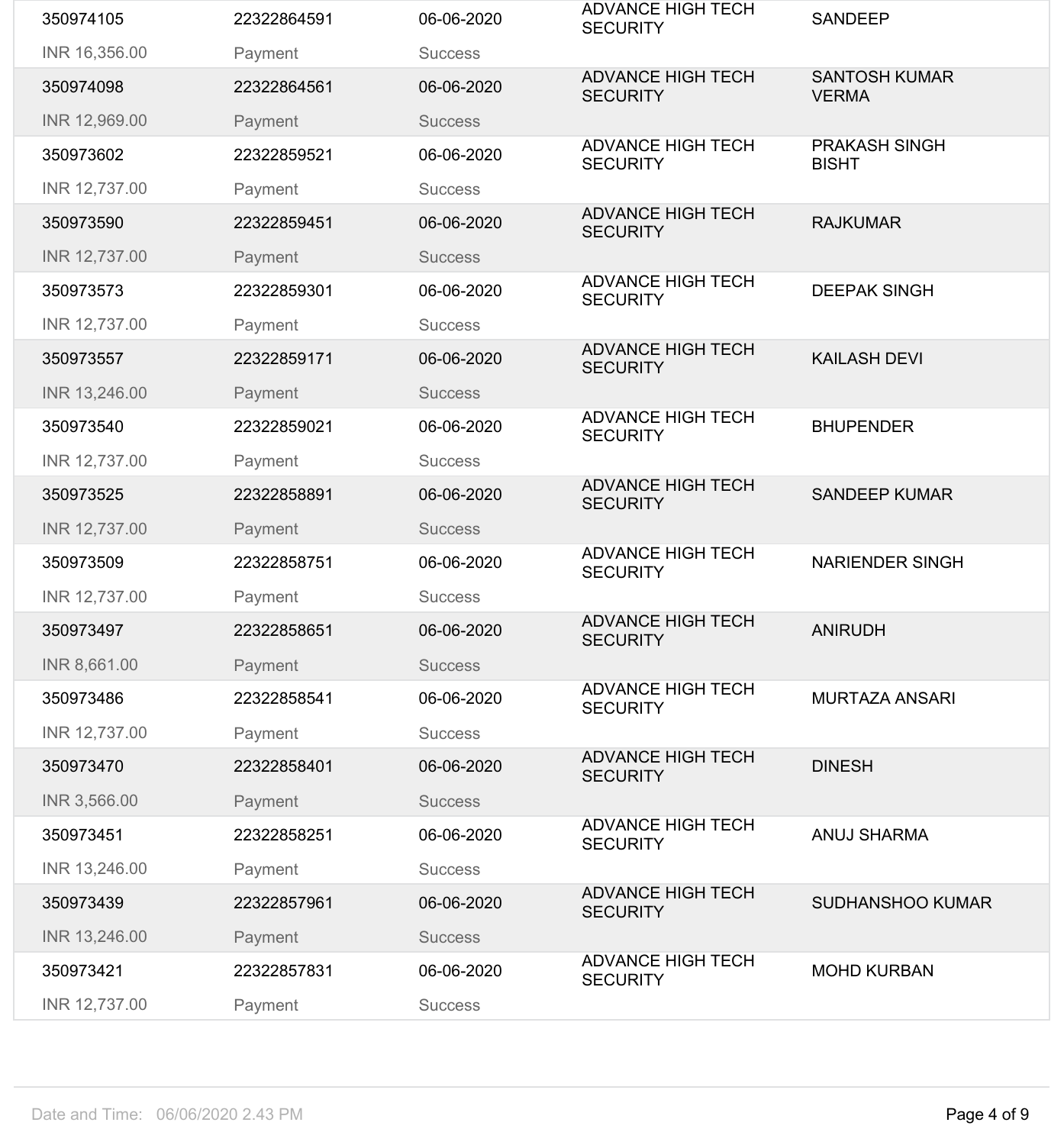| 350973403     | 22322857691 | 06-06-2020     | <b>ADVANCE HIGH TECH</b><br><b>SECURITY</b> | <b>VEERENDRA</b>                     |
|---------------|-------------|----------------|---------------------------------------------|--------------------------------------|
| INR 1,019.00  | Payment     | <b>Success</b> |                                             |                                      |
| 350973392     | 22322857601 | 06-06-2020     | <b>ADVANCE HIGH TECH</b><br><b>SECURITY</b> | <b>CHANDAN KUMAR</b>                 |
| INR 12,737.00 | Payment     | <b>Success</b> |                                             |                                      |
| 350973378     | 22322857511 | 06-06-2020     | <b>ADVANCE HIGH TECH</b><br><b>SECURITY</b> | <b>DEEPAK</b>                        |
| INR 6,114.00  | Payment     | <b>Success</b> |                                             |                                      |
| 350973362     | 22322857371 | 06-06-2020     | <b>ADVANCE HIGH TECH</b><br><b>SECURITY</b> | <b>MUINUDDEEN</b>                    |
| INR 12,737.00 | Payment     | <b>Success</b> |                                             |                                      |
| 350973351     | 22322857281 | 06-06-2020     | <b>ADVANCE HIGH TECH</b><br><b>SECURITY</b> | <b>NIPU DEVI</b>                     |
| INR 13,246.00 | Payment     | <b>Success</b> |                                             |                                      |
| 350973339     | 22322857181 | 06-06-2020     | <b>ADVANCE HIGH TECH</b><br><b>SECURITY</b> | <b>AMIT KUMAR</b>                    |
| INR 12,228.00 | Payment     | <b>Success</b> |                                             |                                      |
| 350973328     | 22322856871 | 06-06-2020     | <b>ADVANCE HIGH TECH</b><br><b>SECURITY</b> | <b>NEERAJ KUMAR</b>                  |
| INR 12,737.00 | Payment     | <b>Success</b> |                                             |                                      |
| 350973313     | 22322856761 | 06-06-2020     | <b>ADVANCE HIGH TECH</b><br><b>SECURITY</b> | <b>BAMBAM KUMAR</b><br><b>PASWAN</b> |
| INR 13,246.00 | Payment     | <b>Success</b> |                                             |                                      |
| 350973297     | 22322856641 | 06-06-2020     | <b>ADVANCE HIGH TECH</b><br><b>SECURITY</b> | POOJA DEVI                           |
| INR 12,737.00 | Payment     | <b>Success</b> |                                             |                                      |
| 350973287     | 22322856551 | 06-06-2020     | <b>ADVANCE HIGH TECH</b><br><b>SECURITY</b> | <b>RUMA</b>                          |
| INR 12,737.00 | Payment     | <b>Success</b> |                                             |                                      |
| 350973281     | 22322856471 | 06-06-2020     | <b>ADVANCE HIGH TECH</b><br><b>SECURITY</b> | <b>ANUBHAV SINGH</b>                 |
| INR 12,228.00 | Payment     | <b>Success</b> |                                             |                                      |
| 350973265     | 22322856361 | 06-06-2020     | <b>ADVANCE HIGH TECH</b><br><b>SECURITY</b> | <b>HIRA LAL SAHU</b>                 |
| INR 12,737.00 | Payment     | <b>Success</b> |                                             |                                      |
| 350973249     | 22322856211 | 06-06-2020     | <b>ADVANCE HIGH TECH</b><br><b>SECURITY</b> | <b>MUKESH KUMAR</b><br><b>GUPTA</b>  |
| INR 13,246.00 | Payment     | <b>Success</b> |                                             |                                      |
| 350973235     | 22322856121 | 06-06-2020     | <b>ADVANCE HIGH TECH</b><br><b>SECURITY</b> | <b>SHARWAN KUMAR</b><br><b>RAM</b>   |
| INR 13,246.00 | Payment     | <b>Success</b> |                                             |                                      |
| 350973223     | 22322856021 | 06-06-2020     | <b>ADVANCE HIGH TECH</b><br><b>SECURITY</b> | <b>MASTR RAVI KUMAR</b>              |
| INR 6,623.00  | Payment     | <b>Success</b> |                                             |                                      |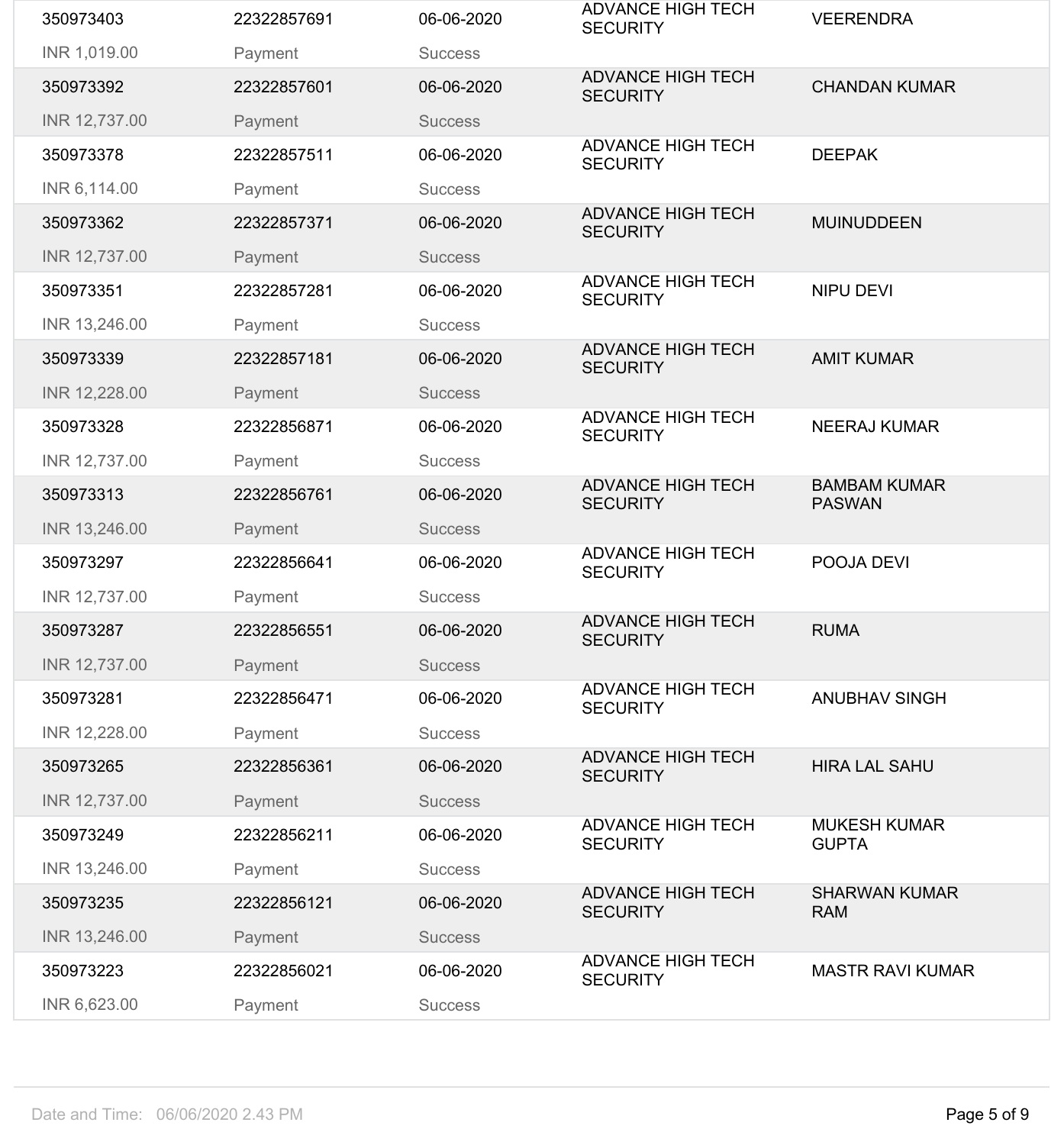| 350973211     | 22322855901 | 06-06-2020     | <b>ADVANCE HIGH TECH</b><br><b>SECURITY</b> | <b>BHUPENDER</b>                      |
|---------------|-------------|----------------|---------------------------------------------|---------------------------------------|
| INR 12,737.00 | Payment     | <b>Success</b> |                                             |                                       |
| 350973193     | 22322855561 | 06-06-2020     | <b>ADVANCE HIGH TECH</b><br><b>SECURITY</b> | <b>BABITA</b>                         |
| INR 6,114.00  | Payment     | <b>Success</b> |                                             |                                       |
| 350973182     | 22322855451 | 06-06-2020     | <b>ADVANCE HIGH TECH</b><br><b>SECURITY</b> | <b>ONKAR KUMAR</b><br><b>PASWAN</b>   |
| INR 13,246.00 | Payment     | <b>Success</b> |                                             |                                       |
| 350973166     | 22322855331 | 06-06-2020     | <b>ADVANCE HIGH TECH</b><br><b>SECURITY</b> | <b>PRABHA DEVI</b>                    |
| INR 12,737.00 | Payment     | <b>Success</b> |                                             |                                       |
| 350973153     | 22322855221 | 06-06-2020     | <b>ADVANCE HIGH TECH</b><br><b>SECURITY</b> | <b>MOHINI</b>                         |
| INR 12,737.00 | Payment     | <b>Success</b> |                                             |                                       |
| 350973140     | 22322855121 | 06-06-2020     | <b>ADVANCE HIGH TECH</b><br><b>SECURITY</b> | <b>LOKENDRA KUMAR</b>                 |
| INR 5,604.00  | Payment     | <b>Success</b> |                                             |                                       |
| 350973124     | 22322854991 | 06-06-2020     | <b>ADVANCE HIGH TECH</b><br><b>SECURITY</b> | <b>SURENDER KUMAR</b><br><b>SINGH</b> |
| INR 13,246.00 | Payment     | <b>Success</b> |                                             |                                       |
| 350973105     | 22322854841 | 06-06-2020     | <b>ADVANCE HIGH TECH</b><br><b>SECURITY</b> | <b>VIPIN SHARMA</b>                   |
| INR 13,246.00 | Payment     | <b>Success</b> |                                             |                                       |
| 350973094     | 22322854751 | 06-06-2020     | <b>ADVANCE HIGH TECH</b><br><b>SECURITY</b> | <b>SACHIN</b>                         |
| INR 4,585.00  | Payment     | <b>Success</b> |                                             |                                       |
| 350973079     | 22322854601 | 06-06-2020     | <b>ADVANCE HIGH TECH</b><br><b>SECURITY</b> | <b>YOGESH</b>                         |
| INR 12,737.00 | Payment     | <b>Success</b> |                                             |                                       |
| 350973068     | 22322854301 | 06-06-2020     | <b>ADVANCE HIGH TECH</b><br><b>SECURITY</b> | <b>HARISH KUMAR</b>                   |
| INR 12,737.00 | Payment     | <b>Success</b> |                                             |                                       |
| 350973056     | 22322854191 | 06-06-2020     | <b>ADVANCE HIGH TECH</b><br><b>SECURITY</b> | <b>SURUCHI</b>                        |
| INR 13,246.00 | Payment     | <b>Success</b> |                                             |                                       |
| 350973042     | 22322854071 | 06-06-2020     | <b>ADVANCE HIGH TECH</b><br><b>SECURITY</b> | <b>RAKESH KUMAR</b><br><b>NAMDEV</b>  |
| INR 12,737.00 | Payment     | <b>Success</b> |                                             |                                       |
| 350973022     | 22322853901 | 06-06-2020     | <b>ADVANCE HIGH TECH</b><br><b>SECURITY</b> | <b>KARTIK</b>                         |
| INR 13,246.00 | Payment     | <b>Success</b> |                                             |                                       |
| 350973007     | 22322853781 | 06-06-2020     | <b>ADVANCE HIGH TECH</b><br><b>SECURITY</b> | <b>RAGHUNANDAN</b><br><b>KUMAR</b>    |
| INR 12,737.00 | Payment     | <b>Success</b> |                                             |                                       |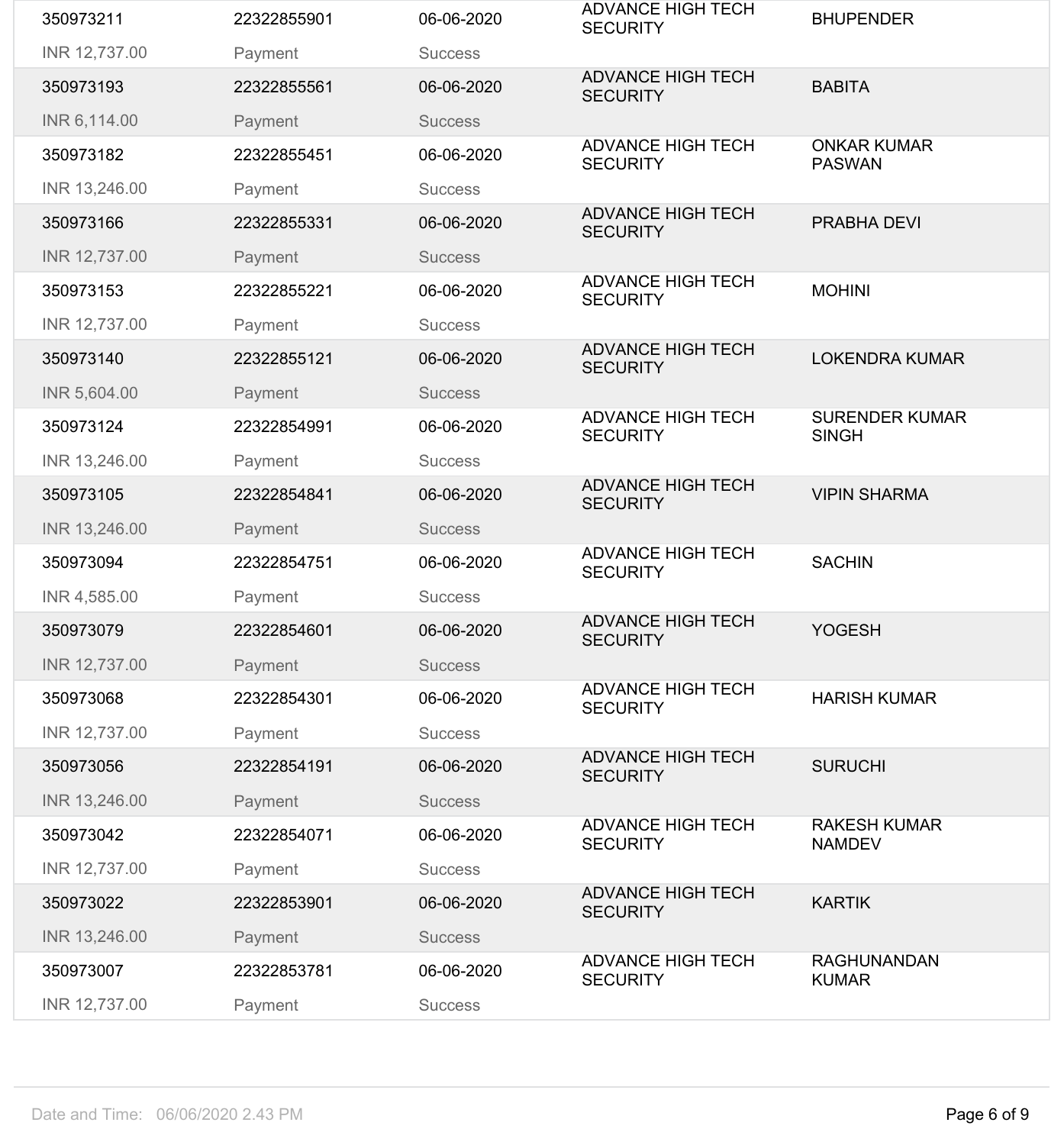| 350972994     | 22322853671 | 06-06-2020     | <b>ADVANCE HIGH TECH</b><br><b>SECURITY</b> | <b>SURAJ KUMAR</b>                    |
|---------------|-------------|----------------|---------------------------------------------|---------------------------------------|
| INR 12,737.00 | Payment     | <b>Success</b> |                                             |                                       |
| 350972980     | 22322853561 | 06-06-2020     | <b>ADVANCE HIGH TECH</b><br><b>SECURITY</b> | <b>CHANDNI</b>                        |
| INR 3,057.00  | Payment     | <b>Success</b> |                                             |                                       |
| 350972966     | 22322853461 | 06-06-2020     | <b>ADVANCE HIGH TECH</b><br><b>SECURITY</b> | <b>MANISH KUMAR</b>                   |
| INR 12,228.00 | Payment     | <b>Success</b> |                                             |                                       |
| 350972950     | 22322853311 | 06-06-2020     | <b>ADVANCE HIGH TECH</b><br><b>SECURITY</b> | <b>KAPIL</b>                          |
| INR 13,246.00 | Payment     | <b>Success</b> |                                             |                                       |
| 350972939     | 22322853221 | 06-06-2020     | <b>ADVANCE HIGH TECH</b><br><b>SECURITY</b> | <b>ANITA</b>                          |
| INR 13,246.00 | Payment     | <b>Success</b> |                                             |                                       |
| 350972925     | 22322853101 | 06-06-2020     | <b>ADVANCE HIGH TECH</b><br><b>SECURITY</b> | <b>ARUN YADAV</b>                     |
| INR 12,228.00 | Payment     | <b>Success</b> |                                             |                                       |
| 350972914     | 22322853021 | 06-06-2020     | <b>ADVANCE HIGH TECH</b><br><b>SECURITY</b> | <b>PAVNESH KUMAR</b>                  |
| INR 2,547.00  | Payment     | <b>Success</b> |                                             |                                       |
| 350972907     | 22322852751 | 06-06-2020     | <b>ADVANCE HIGH TECH</b><br><b>SECURITY</b> | <b>BRAJENDRA KUMAR</b>                |
| INR 13,246.00 | Payment     | <b>Success</b> |                                             |                                       |
| 350972900     | 22322852701 | 06-06-2020     | <b>ADVANCE HIGH TECH</b><br><b>SECURITY</b> | <b>SHARVAN KUMAR</b><br><b>MANDAL</b> |
| INR 13,246.00 | Payment     | <b>Success</b> |                                             |                                       |
| 350972882     | 22322852541 | 06-06-2020     | <b>ADVANCE HIGH TECH</b><br><b>SECURITY</b> | <b>MD RIZWAN ALAM</b>                 |
| INR 12,737.00 | Payment     | <b>Success</b> |                                             |                                       |
| 350972873     | 22322852471 | 06-06-2020     | <b>ADVANCE HIGH TECH</b><br><b>SECURITY</b> | <b>AVINASH KUMAR</b>                  |
| INR 9,171.00  | Payment     | <b>Success</b> |                                             |                                       |
| 350972861     | 22322852351 | 06-06-2020     | <b>ADVANCE HIGH TECH</b><br><b>SECURITY</b> | <b>ASHA DAS</b>                       |
| INR 12,737.00 | Payment     | <b>Success</b> |                                             |                                       |
| 350972849     | 22322852261 | 06-06-2020     | <b>ADVANCE HIGH TECH</b><br><b>SECURITY</b> | <b>RAJA RAM</b>                       |
| INR 8,661.00  | Payment     | <b>Success</b> |                                             |                                       |
| 350972834     | 22322852121 | 06-06-2020     | <b>ADVANCE HIGH TECH</b><br><b>SECURITY</b> | <b>PREM CHAND</b>                     |
| INR 11,718.00 | Payment     | <b>Success</b> |                                             |                                       |
| 350972820     | 22322852001 | 06-06-2020     | <b>ADVANCE HIGH TECH</b><br><b>SECURITY</b> | <b>RANI DEVI</b>                      |
| INR 11,718.00 | Payment     | <b>Success</b> |                                             |                                       |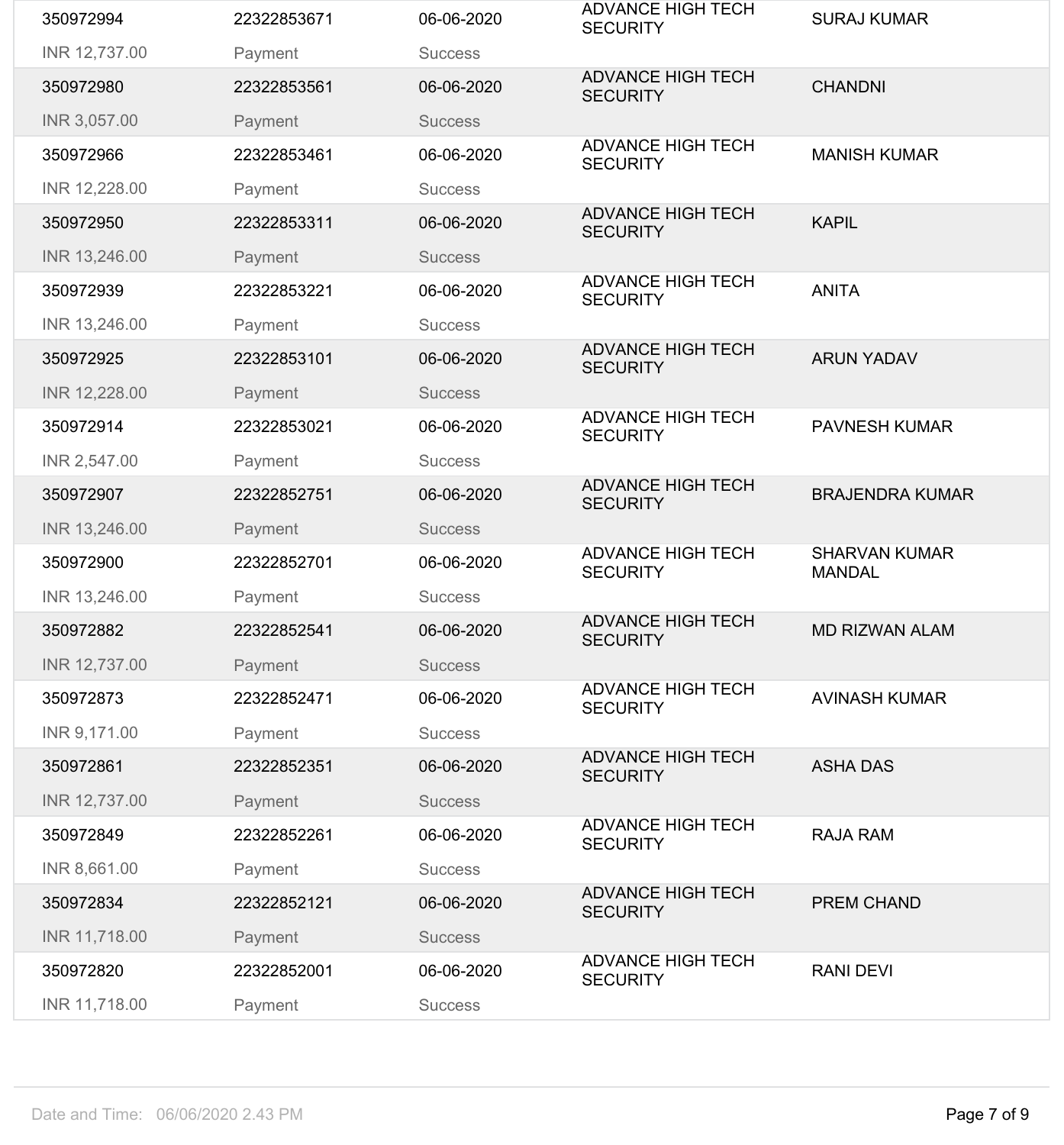| 350972802     | 22322851891 | 06-06-2020     | <b>ADVANCE HIGH TECH</b><br><b>SECURITY</b> | <b>SANJAY KUMAR</b>  |
|---------------|-------------|----------------|---------------------------------------------|----------------------|
| INR 10,190.00 | Payment     | <b>Success</b> |                                             |                      |
| 350972790     | 22322851781 | 06-06-2020     | <b>ADVANCE HIGH TECH</b><br><b>SECURITY</b> | <b>GYAN SINGH</b>    |
| INR 1,019.00  | Payment     | <b>Success</b> |                                             |                      |
| 350972773     | 22322851631 | 06-06-2020     | <b>ADVANCE HIGH TECH</b><br><b>SECURITY</b> | <b>RAJU</b>          |
| INR 13,246.00 | Payment     | <b>Success</b> |                                             |                      |
| 350972759     | 22322851281 | 06-06-2020     | <b>ADVANCE HIGH TECH</b><br><b>SECURITY</b> | <b>RAVINDRA RAUT</b> |
| INR 13,246.00 | Payment     | <b>Success</b> |                                             |                      |
| 350972743     | 22322851151 | 06-06-2020     | <b>ADVANCE HIGH TECH</b><br><b>SECURITY</b> | <b>PAWAN</b>         |
| INR 13,246.00 | Payment     | <b>Success</b> |                                             |                      |
| 350972732     | 22322851041 | 06-06-2020     | <b>ADVANCE HIGH TECH</b><br><b>SECURITY</b> | <b>MAMTA</b>         |
| INR 11,718.00 | Payment     | <b>Success</b> |                                             |                      |
| 350972716     | 22322850931 | 06-06-2020     | <b>ADVANCE HIGH TECH</b><br><b>SECURITY</b> | <b>SUNEEL</b>        |
| INR 3,566.00  | Payment     | <b>Success</b> |                                             |                      |
| 350972698     | 22322850791 | 06-06-2020     | <b>ADVANCE HIGH TECH</b><br><b>SECURITY</b> | <b>RAM KUMAR</b>     |
| INR 11,209.00 | Payment     | <b>Success</b> |                                             |                      |
| 350972682     | 22322850671 | 06-06-2020     | <b>ADVANCE HIGH TECH</b><br><b>SECURITY</b> | <b>VISHAL</b>        |
| INR 12,737.00 | Payment     | <b>Success</b> |                                             |                      |
| 350972672     | 22322850551 | 06-06-2020     | <b>ADVANCE HIGH TECH</b><br><b>SECURITY</b> | <b>ARUN KUMAR</b>    |
| INR 12,737.00 | Payment     | <b>Success</b> |                                             |                      |
| 350972662     | 22322850451 | 06-06-2020     | <b>ADVANCE HIGH TECH</b><br><b>SECURITY</b> | <b>RAM KUMAR</b>     |
| INR 13,246.00 | Payment     | <b>Success</b> |                                             |                      |
| 350972658     | 22322850421 | 06-06-2020     | <b>ADVANCE HIGH TECH</b><br><b>SECURITY</b> | <b>DEV RAJ</b>       |
| INR 12,737.00 | Payment     | <b>Success</b> |                                             |                      |
| 350972651     | 22322850351 | 06-06-2020     | <b>ADVANCE HIGH TECH</b><br><b>SECURITY</b> | <b>MANOJ KUMAR</b>   |
| INR 12,737.00 | Payment     | <b>Success</b> |                                             |                      |
| 350972634     | 22322850211 | 06-06-2020     | <b>ADVANCE HIGH TECH</b><br><b>SECURITY</b> | <b>SURAJ</b>         |
| INR 13,246.00 | Payment     | <b>Success</b> |                                             |                      |
| 350972619     | 22322850081 | 06-06-2020     | <b>ADVANCE HIGH TECH</b><br><b>SECURITY</b> | <b>MANTUN</b>        |
| INR 9,171.00  | Payment     | <b>Success</b> |                                             |                      |